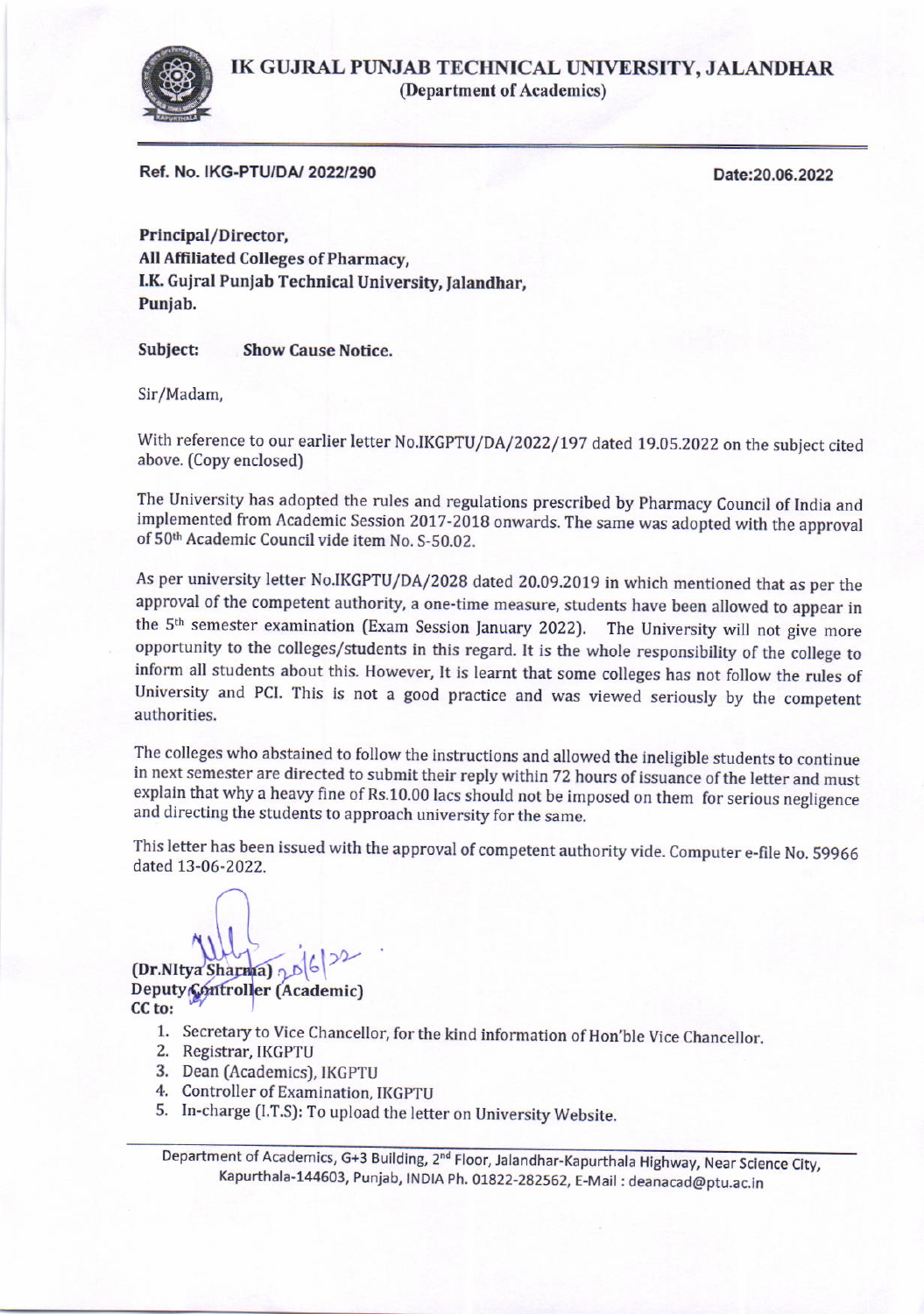

## IK GUJRAL PUNJAB TECHNICAL UNIVERSITY, JALANDHAR (Department of Academics)

Ref. No. IKG-PTU/DAJ 2022/197

Reminder-II

Date:  $19/0.5/22$ 

Principal/Director, All Affiliated Colleges of Pharmacy, I.K. Gujral Punjab Technical University, Jalandhar, Punjab.

Syllabus for Bachelor of Pharmacy (B.Pharm) Course- Clause 16-Academic Subject: Progression.

Respected Sir/Madam,

With reference to our earlier letter No.IKG-PTU/DA/32 dated 07.04.2022 and No.IKGPTU/DA/ 3358 dated 19.01.2022 on the subject cited above. (Copies attached)

The University has adopted the rules and regulations prescribed by Pharmacy Council of India and implemented from Academic Session 2017-2018 onwards. The same was adopted with the approval of 50th Academic Council vide item No. S-50.02.

As per the approval of the competent authority, a one-time measure, students have been allowed to appear in the 5<sup>th</sup> semester examination (Exam Session January 2022). The University will not give more opportunity to the colleges/students in this regard. It is the whole responsibility of the college to inform all students about this. The copy of the letter No.IKGPTU/DA/2028 dated 20.09.2019 and copy of rules of PCI are attached herewith.

All the Colleges/Institutes are directed to not to send the students in the university regarding

This is for your information and necessary action.

With regards.

(Dr.NItya Sharma) \<sup>0</sup> **Deputy Controller (Academic)** 

CC<sub>to:</sub>

- 1. Secretary to Vice Chancellor, for the kind information of Hon'ble Vice Chancellor.
- 2. Registrar, IKGPTU
- 3. Dean (Academics), IKGPTU
- 4. Controller of Examination, IKGPTU
- 5. In-charge (I.T.S): To upload the letter on University Website.
- 6. Office Copy

Department of Academics, G+3 Building, 2<sup>nd</sup> Floor, Jalandhar-Kapurthala Highway, Near Science City, Kapurthala-144603, Punjab, INDIA Ph. 01822-282562, E-Mail : deanacad@ptu.ac.in